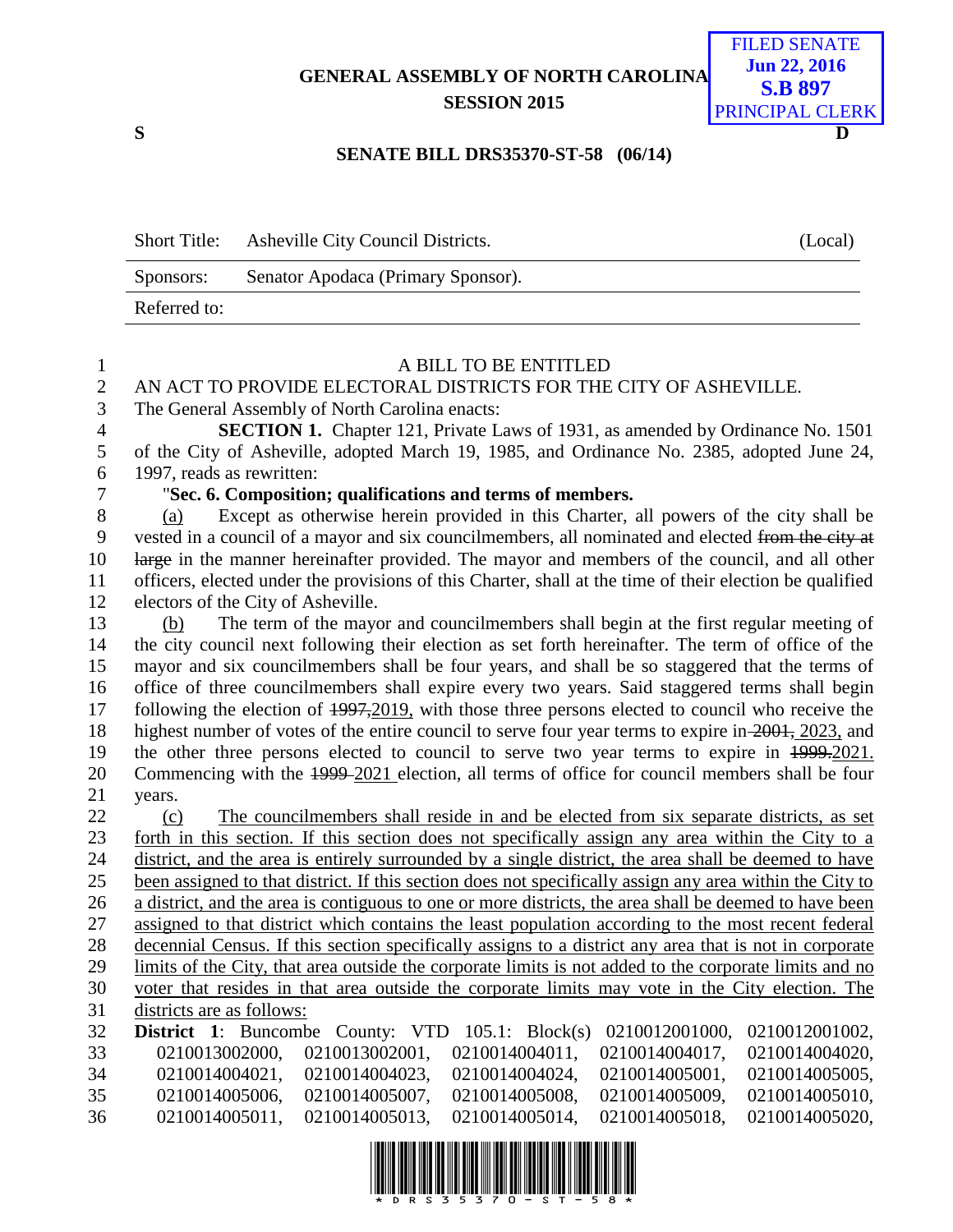| 1  |                   |                       | 0210014005021, 0210014005022, 0210014005027, 0210014005028; VTD |                | $106.1$ : Block(s) |
|----|-------------------|-----------------------|-----------------------------------------------------------------|----------------|--------------------|
| 2  | 0210011001021,    | 0210011001022,        | 0210011001024,                                                  | 0210011001025, | 0210011001026,     |
| 3  | 0210011001032,    | 0210011001033,        | 0210011001034,                                                  | 0210012001001, | 0210012001003,     |
| 4  | 0210012001004,    | 0210012001005,        | 0210012001006,                                                  | 0210012001007, | 0210012001008,     |
| 5  | 0210012001009,    | 0210012001010,        | 0210012001011,                                                  | 0210012001012, | 0210012001013,     |
| 6  | 0210012001014,    | 0210012001015,        | 0210012001016,                                                  | 0210012001017, | 0210012001018,     |
| 7  | 0210012001019,    | 0210012001020,        | 0210012001021,                                                  | 0210012001022, | 0210012002000,     |
| 8  | 0210012002001,    | 0210012002002,        | 0210012002003,                                                  | 0210012002004, | 0210012002005,     |
| 9  | 0210012002006,    | 0210012002007,        | 0210012002008,                                                  | 0210012002009, | 0210012002010,     |
| 10 | 0210012002015,    | 0210012002016,        | 0210012003000,                                                  | 0210012003001, | 0210012003002,     |
| 11 | 0210012003003,    | 0210012003008,        | 0210012003009,                                                  | 0210013001000, | 0210013001007,     |
| 12 | 0210013002002,    | 0210013002003,        | 0210013002004,                                                  | 0210013002012, | 0210013002013,     |
| 13 | 0210013002014,    | 0210013002015,        | 0210013002016,                                                  | 0210013002017, | 0210013002018,     |
| 14 | 0210013002019,    | 0210013002020,        | 0210013002021,                                                  | 0210013002022, | 0210013002023,     |
| 15 | 0210013002026,    | 0210013002027,        | 0210013002028,                                                  | 0210013002029, | 0210013002030,     |
| 16 | 0210013002031,    | 0210013002032,        | 0210013002033,                                                  | 0210013002034, | 0210013002037,     |
| 17 | 0210013002038,    | 0210013002039,        | 0210013002040,                                                  | 0210014005002, | 0210014005023,     |
| 18 | 0210014005024,    | 0210014005025,        | 0210025063001,                                                  | 0210025063006, | 0210026052055,     |
| 19 | 0210026052057;    | VTD $15.1$ : Block(s) | 0210012002017,                                                  | 0210012002018, | 0210012003004,     |
| 20 | 0210012003005,    | 0210012003006,        | 0210012003007,                                                  | 0210012003019, | 0210012003020,     |
| 21 | 0210012003021,    | 0210012004000,        | 0210012004017, 0210012004018, 0210012004019; VTD                |                |                    |
| 22 | 24.1:<br>Block(s) | 0210012005002,        | 0210012005003,                                                  | 0210012005007, | 0210012005008,     |
| 23 | 0210012005009,    | 0210012005010,        | 0210012005011,                                                  | 0210012005012, | 0210012005013,     |
| 24 | 0210012005014,    | 0210012005015,        | 0210012005016,                                                  | 0210012005017, | 0210012005018,     |
| 25 | 0210012005019,    | 0210012005020,        | 0210012005021,                                                  | 0210012005022, | 0210012005023,     |
| 26 | 0210012005024,    | 0210012005025,        | 0210012005026,                                                  | 0210012005027, | 0210012005028,     |
| 27 | 0210012005030,    | 0210012005031,        | 0210012005032,                                                  | 0210012005033, | 0210012005034,     |
| 28 | 0210012005036,    | 0210012005044,        | 0210012005045,                                                  | 0210012005046, | 0210012005047,     |
| 29 | 0210012005048,    | 0210012005049,        | 0210012005054,                                                  | 0210013001021, | 0210013001022,     |
| 30 | 0210013001024,    | 0210013001025,        | 0210013001026,                                                  | 0210013001027, | 0210013001030,     |
| 31 | 0210013001033,    | 0210013001038,        | 0210013001044,                                                  | 0210023021000, | 0210023021002,     |
| 32 | 0210023021003,    | 0210023021004,        | 0210023021005,                                                  | 0210023021006, | 0210023021007,     |
| 33 | 0210023021008,    | 0210023021009,        | 0210023021010,                                                  | 0210023021016, | 0210023021017,     |
| 34 | 0210023021036,    | 0210023021037,        | 0210023024009,                                                  | 0210023024010, | 0210023024011,     |
| 35 | 0210023024017,    | 0210023024018,        | 0210023024019,                                                  | 0210023024020, | 0210023024021,     |
| 36 | 0210023024043,    | 0210023024044,        | 0210023024045,                                                  | 0210023024046, | 0210023024047,     |
| 37 | 0210023024048,    | 0210023024049,        | 0210023024050,                                                  | 0210023024051, | 0210023024052,     |
| 38 | 0210023024056,    | 0210023024058,        | 0210023024060,                                                  | 0210025051018, | 0210025051019,     |
| 39 | 0210025052002,    | 0210025052003,        | 0210025052015,                                                  | 0210025052016, | 0210025052017,     |
| 40 | 0210025052049,    | 0210025052050,        | 0210025052051,                                                  | 0210025052052, | 0210025052053,     |
| 41 | 0210025052054,    | 0210025052055,        | 0210025052067,                                                  | 0210025061014, | 0210025061015,     |
| 42 | 0210025061016,    | 0210025061017,        | 0210025061018,                                                  | 0210025061019, | 0210025061020,     |
| 43 | 0210025061021,    | 0210025061022,        | 0210025061023,                                                  | 0210025061024, | 0210025061025,     |
| 44 | 0210025061026,    | 0210025061027,        | 0210025061030,                                                  | 0210025061032, | 0210025061033,     |
| 45 | 0210025061035,    | 0210025061036,        | 0210025061037,                                                  | 0210025061038, | 0210025061039,     |
| 46 | 0210025061041,    |                       | 0210025061042, 0210025061043; VTD 26.1: Block(s)                |                | 0210011002019,     |
| 47 | 0210011002020,    | 0210012002011,        | 0210012002012,                                                  | 0210012002013, | 0210012002014,     |
| 48 | 0210012004001,    | 0210012004002,        | 0210012004003,                                                  | 0210012004004, | 0210012004005,     |
| 49 | 0210012004006,    | 0210012004007,        | 0210012004008,                                                  | 0210012004009, | 0210012004010,     |
| 50 | 0210012004011,    | 0210012004012,        | 0210012004013,                                                  | 0210012004014, | 0210012004015,     |
| 51 | 0210012004016,    | 0210012004020,        | 0210012004021,                                                  | 0210012004022, | 0210012004023,     |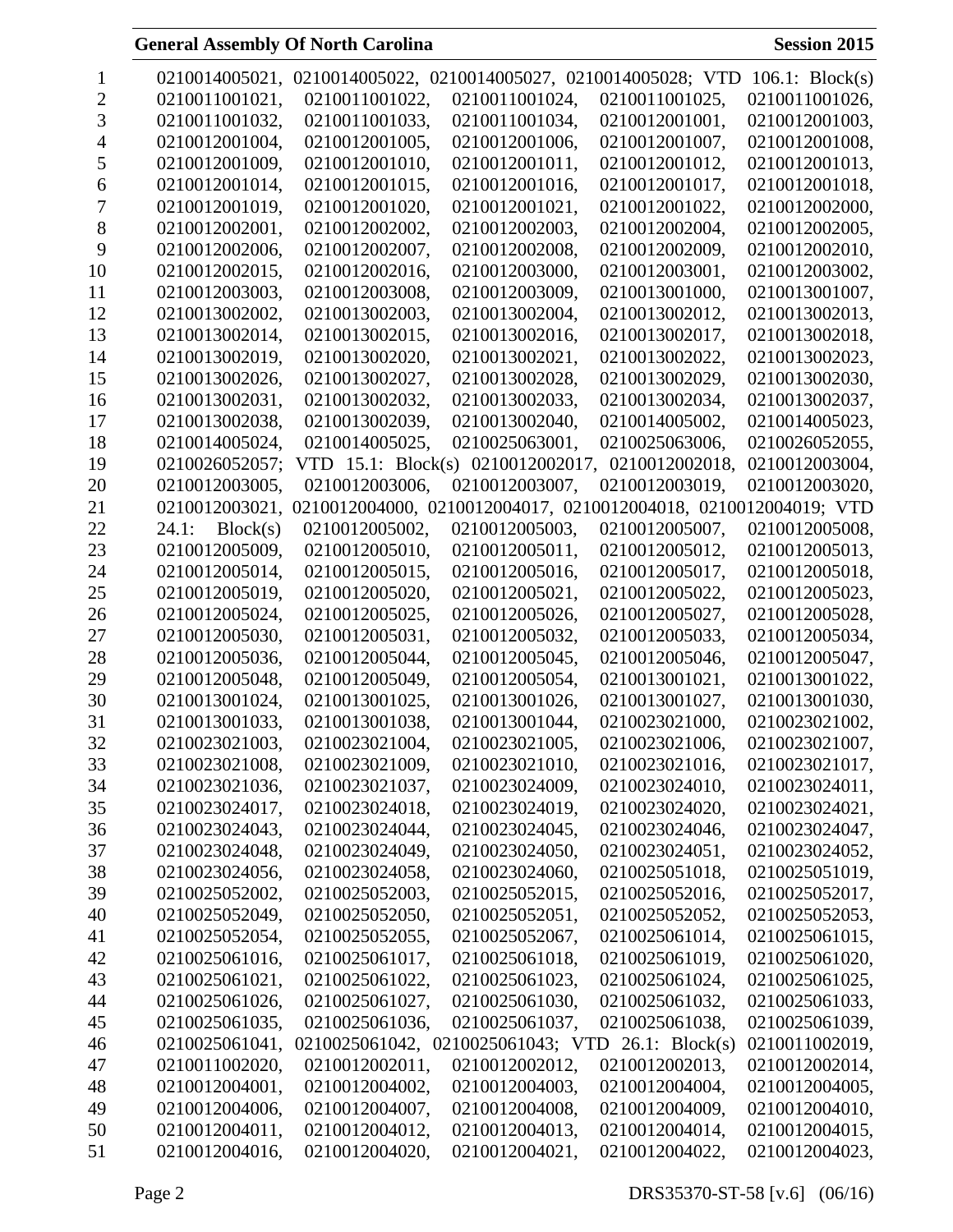| 1  | 0210012004024,    | 0210012004025,      | 0210012005004,                                                             | 0210012005005,  | 0210012005006, |
|----|-------------------|---------------------|----------------------------------------------------------------------------|-----------------|----------------|
| 2  | 0210012005050,    | 0210012005051,      | 0210012005052,                                                             | 0210012005053,  | 0210013001001, |
| 3  | 0210013001002,    | 0210013001003,      | 0210013001004,                                                             | 0210013001005,  | 0210013001006, |
| 4  | 0210013001010,    | 0210013001013,      | 0210013001014,                                                             | 0210013001015,  | 0210013001016, |
| 5  | 0210013001017,    | 0210013001018,      | 0210013001019,                                                             | 0210013001020,  | 0210013001023, |
| 6  | 0210013001028,    |                     | 0210013001029, 0210013002025, 0210013002035; VTD                           |                 | 44.1: Block(s) |
|    | 0210012005000,    | 0210012005037,      | 0210012005042,                                                             | 0210012005043,  | 0210023021001, |
| 8  | 0210023021011,    | 0210023021020,      | 0210023021021,                                                             | 0210023021022,  | 0210023021023, |
| 9  | 0210023021024,    | 0210023021025,      | 0210023021026,                                                             | 0210023021030,  | 0210023021031, |
| 10 | 0210023021032,    | 0210023021035,      | 0210023022000,                                                             | 0210023022002,  | 0210023022003, |
| 11 | 0210023022005,    | 0210023022006,      | 0210023022007,                                                             | 0210023022008,  | 0210023022010, |
| 12 | 0210023022042,    | 0210023023000,      | 0210023023003,                                                             | 0210023023004,  | 0210023023043, |
| 13 | 0210023023044,    | 0210023023046,      | 0210023024007,                                                             | 0210023024053,  | 0210023024061, |
| 14 | 0210023024062,    | 0210023024064,      | 0210023024067,                                                             | 0210023024069,  | 0210023024070, |
| 15 | 0210023024071,    | 0210023024072,      | 0210023024090,                                                             | 0210023024091,  | 0210023024094, |
| 16 | 0210023024096,    |                     | 0210023024109, 0210023024110, 0210023024113, 0210025061029; VTD            |                 |                |
| 17 | Block(s)<br>45.1: | 0210013001031,      | 0210013001032,                                                             | 0210025061008,  | 0210025061009, |
| 18 |                   |                     | 0210025061010, 0210025061040; VTD 46.1: Block(s) 0210023024073,            |                 | 0210023024074, |
| 19 |                   |                     | 0210023024089, 0210023024092, 0210023024093, 0210023024095, 0210023024099. |                 |                |
| 20 | <b>District</b>   | 2: Buncombe County: | VTD 10.1, VTD                                                              | 101.1: Block(s) | 0210021011016, |
| 21 |                   |                     | 0210021011017, 0210021011018; VTD 105.1: Block(s) 0210014003006;           |                 | VTD 11.1, VTD  |
| 22 | Block(s)<br>12.1: | 0210009002024,      | 0210009002025,                                                             | 0210010001010,  | 0210010001011, |
| 23 | 0210010001012,    | 0210010001013,      | 0210010001014,                                                             | 0210010001015,  | 0210010001016, |
| 24 | 0210010001017,    | 0210010001018,      | 0210010001019,                                                             | 0210010001020,  | 0210010001021, |
| 25 | 0210010001022,    | 0210010001023,      | 0210010001024,                                                             | 0210010001025,  | 0210010001026, |
| 26 | 0210010001027,    | 0210010001028,      | 0210010001029,                                                             | 0210010001030,  | 0210010001031, |
| 27 | 0210010001032,    | 0210010001033,      | 0210010001034,                                                             | 0210010001035,  | 0210010001036, |
| 28 | 0210010001037,    | 0210010001038,      | 0210010001039,                                                             | 0210010001040,  | 0210010001041, |
| 29 | 0210010002000,    | 0210010002001,      | 0210010002008,                                                             | 0210010002009,  | 0210010002010, |
| 30 | 0210010002011,    | 0210010002015,      | 0210010002016,                                                             | 0210010003000,  | 0210010003001, |
| 31 | 0210010003002,    | 0210010003003,      | 0210010003004,                                                             | 0210010003005,  | 0210010003006, |
| 32 | 0210010003007,    | 0210010003008,      | 0210010003009.                                                             | 0210010003010,  | 0210010003011, |
| 33 | 0210010003012,    | 0210010003013,      | 0210010003014,                                                             | 0210010003015,  | 0210010003016, |
| 34 | 0210010003017,    |                     | 0210010003018; VTD 13.1: Block(s) 0210010001007,                           |                 | 0210010002002, |
| 35 | 0210010002003,    | 0210010002004,      | 0210010002005,                                                             | 0210010002006,  | 0210010002007, |
| 36 | 0210010002012,    | 0210010002013,      | 0210010002014,                                                             | 0210010002017,  | 0210010002018, |
| 37 | 0210010002019,    | 0210010002020,      | 0210010002021,                                                             | 0210010002022,  | 0210010002023, |
| 38 | 0210010002024,    | 0210010002025,      | 0210010002026,                                                             | 0210010002027,  | 0210010002028, |
| 39 | 0210010002029,    | 0210010002030,      | 0210010002031,                                                             | 0210011002000,  | 0210011002003, |
| 40 | 0210011002024,    | 0210011002025,      | 0210011002026,                                                             | 0210011002027,  | 0210011003000, |
| 41 | 0210011003001,    | 0210011003002,      | 0210011003003,                                                             | 0210011003004,  | 0210011003005, |
| 42 | 0210011003006,    | 0210011003007,      | 0210011003008,                                                             | 0210011003009,  | 0210011003010, |
| 43 | 0210011003011,    | 0210011003012,      | 0210011003013,                                                             | 0210011003014,  | 0210011003015, |
| 44 | 0210011003016,    | 0210011003017,      | 0210011003018,                                                             | 0210011003019,  | 0210011003020, |
| 45 | 0210011003021,    | 0210011003022,      | 0210011003023,                                                             | 0210011003024,  | 0210011003025, |
| 46 | 0210011003026,    | 0210011003027,      | 0210011003029,                                                             | 0210011003030,  | 0210023024000, |
| 47 | 0210023024001,    |                     | 0210023024002; VTD 14.2: Block(s)                                          | 0210002001019,  | 0210002001020, |
| 48 | 0210002001035,    | 0210003001031,      | 0210003001032,                                                             | 0210009002023,  | 0210010001000, |
| 49 | 0210010001001,    | 0210010001002,      | 0210010001003,                                                             | 0210010001004,  | 0210010001005, |
| 50 | 0210010001006,    | 0210010001008,      | 0210010001009,                                                             | 0210010001042,  | 0210011001000, |
| 51 | 0210011001001,    | 0210011001002,      | 0210011001003,                                                             | 0210011001004,  | 0210011001005, |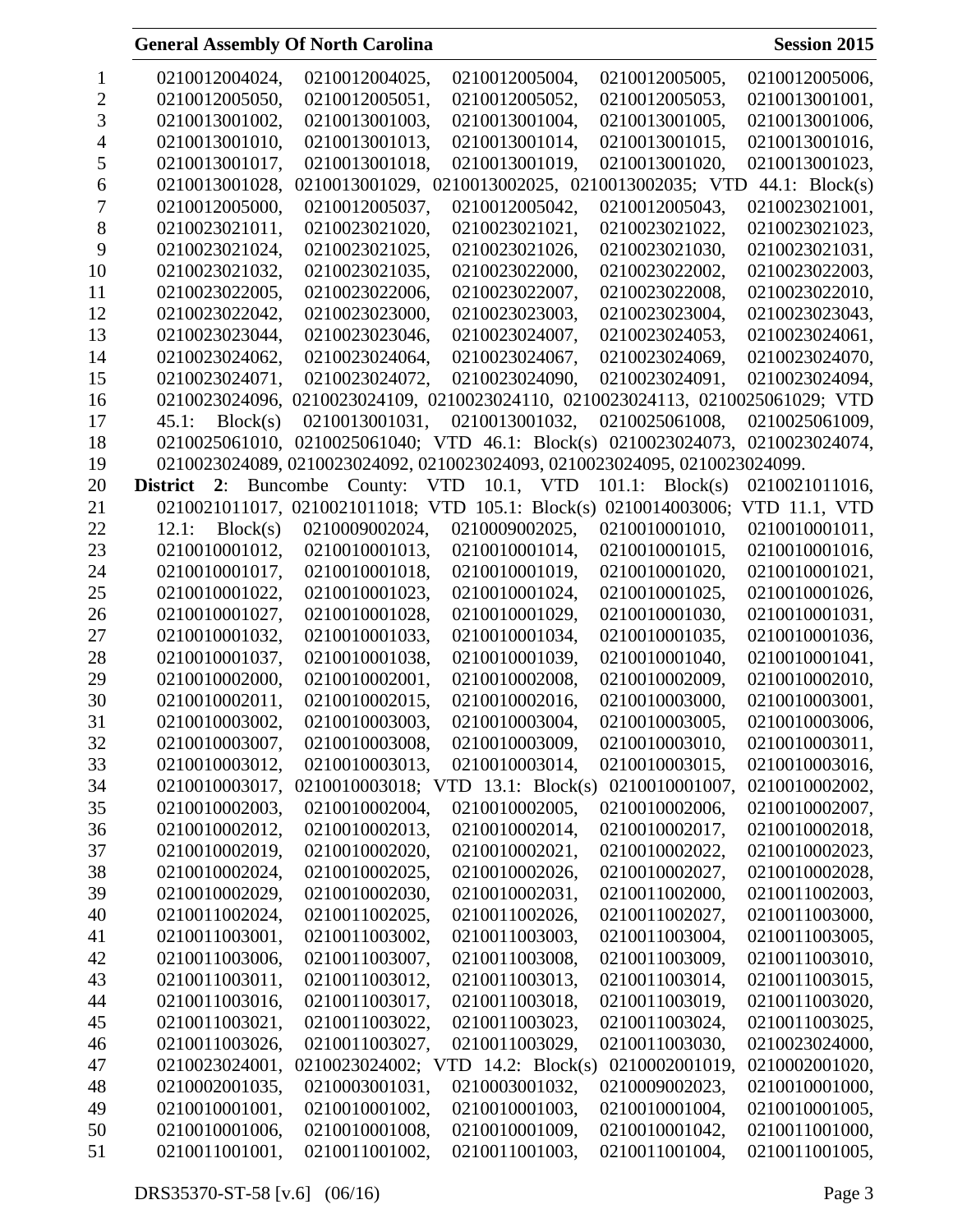|    | 0210011001006,              | 0210011001007,                   | 0210011001008,                                   | 0210011001009,    | 0210011001010,   |
|----|-----------------------------|----------------------------------|--------------------------------------------------|-------------------|------------------|
| 2  | 0210011001011,              | 0210011001012,                   | 0210011001013,                                   | 0210011001014,    | 0210011001015,   |
| 3  | 0210011001016,              | 0210011001017,                   | 0210011001018,                                   | 0210011001019,    | 0210011001020,   |
| 4  | 0210011001023,              | 0210011001027,                   | 0210011001028,                                   | 0210011001029,    | 0210011001030,   |
| 5  | 0210011001031,              | 0210011001035,                   | 0210011001036,                                   | 0210011001037,    | 0210011001038,   |
| 6  | 0210011001039,              | 0210014001002,                   | 0210014001003,                                   | 0210014001009,    | 0210014001012,   |
| 7  | 0210014001014,              | 0210014001016,                   | 0210014001017,                                   | 0210014001018,    | 0210014001019,   |
| 8  | 0210014001020,              | 0210014001021,                   | 0210014001022,                                   | 0210014001023,    | 0210014001024,   |
| 9  | 0210014001025,              | 0210014001026,                   | 0210014001027,                                   | 0210014001028,    | 0210014001029,   |
| 10 | 0210014001030,              | 0210014001031,                   | 0210014001032,                                   | 0210014001033,    | 0210014001034,   |
| 11 | 0210014001035,              | 0210014001036,                   | 0210014002000,                                   | 0210014002001,    | 0210014002002,   |
| 12 | 0210014002003,              | 0210014002004,                   | 0210014002005,                                   | 0210014002006,    | 0210014002007,   |
| 13 | 0210014002008,              | 0210014003014,                   | 0210014003025,                                   | 0210014003026,    | 0210014003027,   |
| 14 | 0210014003030,              | 0210014003031,                   | 0210014003032; VTD                               | 15.1: $Block(s)$  | 0210011002001,   |
| 15 | 0210011002002,              | 0210011002004,                   | 0210011002005,                                   | 0210011002006,    | 0210011002007,   |
| 16 | 0210011002008,              | 0210011002009,                   | 0210011002010,                                   | 0210011002011,    | 0210011002012,   |
| 17 | 0210011002013,              | 0210011002014,                   | 0210011002015,                                   | 0210011002016,    | 0210011002017,   |
| 18 | 0210011002018,              | 0210011002021,                   | 0210011002022,                                   | 0210011002023,    | 0210011002028,   |
| 19 | 0210011002029,              | 0210011002030,                   | 0210012003010,                                   | 0210012003011,    | 0210012003012,   |
| 20 | 0210012003013,              | 0210012003014,                   | 0210012003015,                                   | 0210012003016,    | 0210012003017,   |
| 21 | 0210012003018; V            | TD 44.1: Block(s) 0210012005038. |                                                  |                   |                  |
| 22 | <b>District</b> 3: Buncombe | County: VTD                      | $02.1$ : Block(s)                                | 0210001001014,    | 0210001001015,   |
| 23 | 0210001001033,              | 0210002001000,                   | 0210002001001,                                   | 0210002001002,    | 0210002001003,   |
| 24 | 0210002001004,              | 0210002001005,                   | 0210002001006,                                   | 0210002001007,    | 0210002001008,   |
| 25 | 0210002001009,              | 0210002001010,                   | 0210002001011,                                   | 0210002001013,    | 0210002001014,   |
| 26 | 0210002001015,              | 0210002001016,                   | 0210002001017,                                   | 0210002001018,    | 0210002001021,   |
| 27 | 0210002001022,              | 0210002001023,                   | 0210002001024,                                   | 0210002001025,    | 0210002001026,   |
| 28 | 0210002001027,              | 0210002001029,                   | 0210002001034,                                   | 0210002001036,    | 0210002002000,   |
| 29 | 0210002002001,              | 0210002002002,                   | 0210002002003,                                   | 0210002002004,    | 0210002002005,   |
| 30 | 0210002002006,              | 0210002002007,                   | 0210002002008,                                   | 0210002002009,    | 0210002002010,   |
| 31 | 0210002002011,              | 0210002002012,                   | 0210002002013,                                   | 0210002002014,    | 0210002002015,   |
| 32 | 0210002002016,              | 0210002002017,                   | 0210002002018.                                   | 0210002002019,    | 0210002002020.   |
| 33 | 0210002002021,              | 0210002002022,                   | 0210003001000,                                   | 0210003001001,    | 0210003001002,   |
| 34 | 0210003001003,              | 0210003001004,                   | 0210003001005,                                   | 0210003001006,    | 0210003001007,   |
| 35 | 0210003001008,              | 0210003001009,                   | 0210003001010,                                   | 0210003001011,    | 0210003001012,   |
| 36 | 0210003001013,              | 0210003001014,                   | 0210003001015,                                   | 0210003001016,    | 0210003001017,   |
| 37 | 0210003001018,              | 0210003001019,                   | 0210003001020,                                   | 0210003001021,    | 0210003001024,   |
| 38 | 0210003001029,              | 0210003001030,                   | 0210003001033,                                   | 0210003001034,    | 0210003001035,   |
| 39 | 0210003001036,              | 0210003001037,                   | 0210003002000,                                   | 0210003002001,    | 0210003002002,   |
| 40 | 0210003002003,              | 0210003002004,                   | 0210003002005,                                   | 0210003002006,    | 0210003002007,   |
| 41 | 0210003002008,              | 0210003002009,                   | 0210003002010,                                   | 0210003002011,    | 0210003002012,   |
| 42 | 0210003002013,              | 0210003002014,                   | 0210003002015,                                   | 0210003002016,    | 0210003002017,   |
| 43 | 0210003002018,              |                                  | 0210003002019, 0210003002020, 0210004001045; VTD |                   | 03.1: $Block(s)$ |
| 44 | 0210004001021,              | 0210004001022,                   | 0210004001023,                                   | 0210004001024,    | 0210004001047,   |
| 45 | 0210004001048,              | 0210004001049,                   | 0210004001050,                                   | 0210004001052,    | 0210004001053,   |
| 46 | 0210004001054,              | 0210004001055;                   | VTD 04.1, VTD                                    | $05.1$ : Block(s) | 0210016001000,   |
| 47 | 0210016001001,              | 0210016001002,                   | 0210016001003,                                   | 0210016001004,    | 0210016001005,   |
| 48 | 0210016001006,              | 0210016001007,                   | 0210016001008,                                   | 0210016001009,    | 0210016001010,   |
| 49 | 0210016001011,              | 0210016001012,                   | 0210016001013,                                   | 0210016001014,    | 0210016001015,   |
| 50 | 0210016001016,              | 0210016001017,                   | 0210016001018,                                   | 0210016001019,    | 0210016001020,   |
| 51 | 0210016001021,              | 0210016001022,                   | 0210016001023,                                   | 0210016001024,    | 0210016001025,   |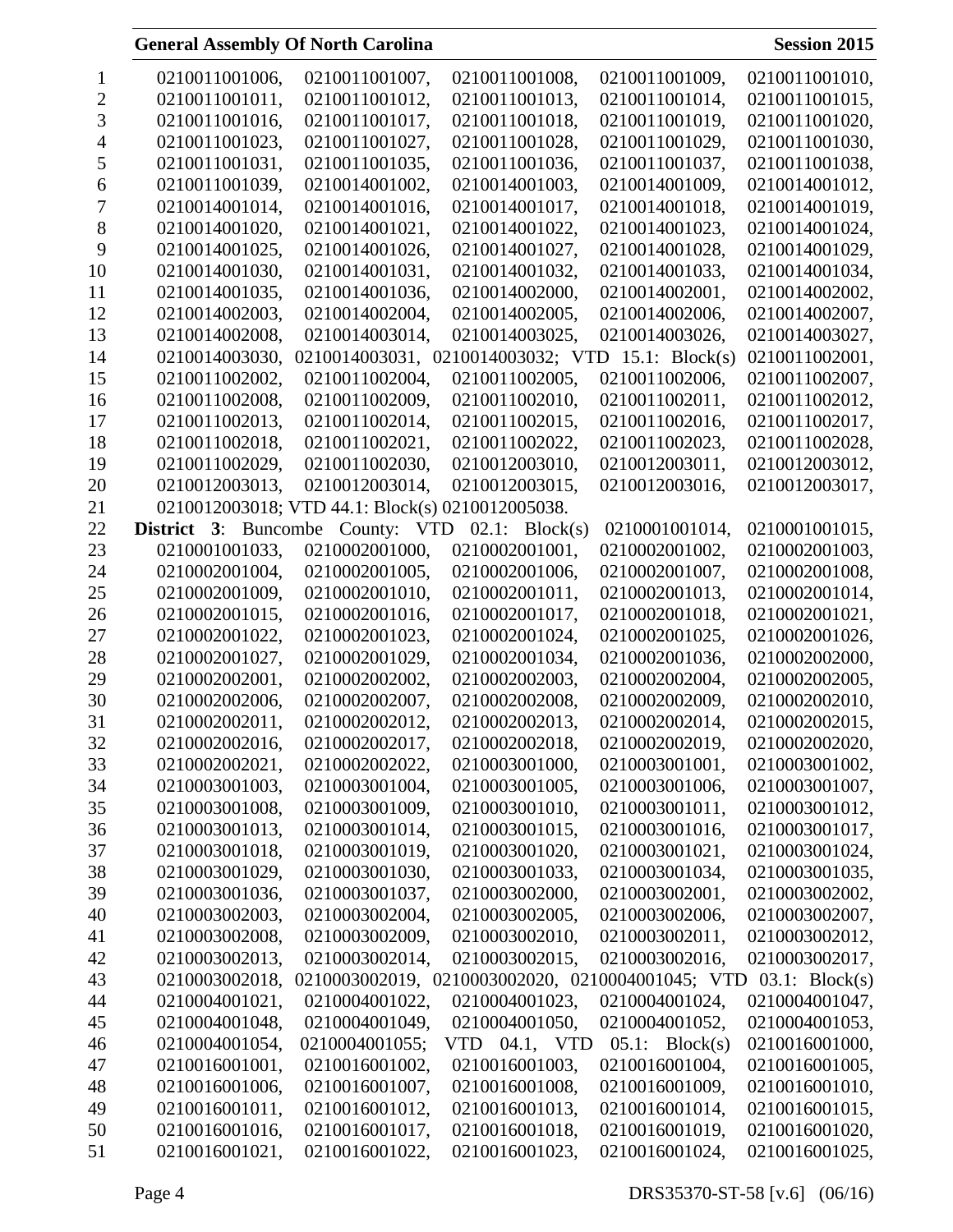|    | 0210016001026,                                            | 0210016001027, | 0210016001028,                                                                 | 0210016001029,                  | 0210016001030,     |
|----|-----------------------------------------------------------|----------------|--------------------------------------------------------------------------------|---------------------------------|--------------------|
| 2  | 0210016001031,                                            | 0210016001032, | 0210016001033,                                                                 | 0210016001034,                  | 0210016001035,     |
| 3  | 0210016001036,                                            | 0210016001037, | 0210016001040,                                                                 | 0210016001041,                  | 0210016001042,     |
|    | 0210016001043,                                            | 0210016001044, | 0210016001045,                                                                 | 0210016001047,                  | 0210016001048,     |
| C  | 0210016001049,                                            | 0210016001050, | 0210016002000,                                                                 | 0210016002001,                  | 0210016002002,     |
| 6  | 0210016002003,                                            | 0210016002005, | 0210016002007,                                                                 | 0210016002010,                  | 0210016002011,     |
| 7  | 0210016002012,                                            | 0210016002015, | 0210016002016,                                                                 | 0210016002017,                  | 0210016002018,     |
| 8  | 0210016002019,                                            | 0210016002020, | 0210016002023,                                                                 | 0210016002024,                  | 0210016002025,     |
| 9  | 0210016002026,                                            | 0210016002027, | 0210016002028,                                                                 | 0210016002029,                  | 0210016002030,     |
| 10 | 0210016002031,                                            | 0210016002032, | 0210016002033,                                                                 | 0210016002035,                  | 0210016002036,     |
| 11 | 0210016003057,                                            | 0210016003061, | 0210016003064,                                                                 | 0210016003067,                  | 0210016003078,     |
| 12 | 0210016003080,                                            | 0210016003081, | 0210016003083,                                                                 | 0210016003087,                  | 0210016003092,     |
| 13 | 0210016003093,                                            | 0210016003104, | U <sub>2</sub>                                                                 | 10016003108, 0210016003110; VTD | $104.1$ : Block(s) |
| 14 | 0210005001000,                                            | 0210005001001, | 0210005001002,                                                                 | 0210005001003,                  | 0210005001004,     |
| 15 | 0210005001005,                                            | 0210005001006, | 0210005001015,                                                                 | 0210005001016,                  | 0210005001019,     |
| 16 | 0210005001020,                                            | 0210005001021, | 0210005003000,                                                                 | 0210005003001,                  | 0210005003002,     |
| 17 | 0210005003003,                                            | 0210005003005, | 0210005003009,                                                                 | 0210005003010,                  | 0210005003011,     |
| 18 | 0210017001003,                                            | 0210017001007, | 0210017001013,                                                                 | 0210017001036,                  | 0210017001037,     |
| 19 | 0210017001038,                                            | 0210017001039, | 0210017001040,                                                                 | 0210017001041,                  | 0210017001042,     |
| 20 | 0210017001043,                                            | 0210017001044, | 0210017001045,                                                                 | 0210017001046,                  | 0210017002008,     |
| 21 | 0210017002009,                                            | 0210017002010, | 0210017002011,                                                                 | 0210017002012,                  | 0210017002013,     |
| 22 | 0210017002014,                                            | 0210017002015, | 0210017002016,                                                                 | 0210017002017,                  | 0210017002018,     |
| 23 | 0210017002019,                                            | 0210017002020, | 0210017002021,                                                                 | 0210017002022,                  | 0210017002023,     |
| 24 | 0210017002024,                                            | 0210017002025, | 0210017002026,                                                                 | 0210017002027,                  | 0210017002028,     |
| 25 | 0210017002031,                                            | 0210017002032, | 0210017002033; VTD                                                             | 28.1: Block(s)                  | 0210004001000,     |
| 26 | 0210004001011,                                            | 0210004001012, | 0210004001014,                                                                 | 0210004001015,                  | 0210004001016,     |
| 27 | 0210004001017,                                            | 0210004001018, | 0210004001025,                                                                 | 0210004001026,                  | 0210004001027,     |
| 28 | 0210004001028,                                            | 0210004001029, | 0210004001030,                                                                 | 0210004001046,                  | 0210004002000,     |
| 29 | 0210004002001,                                            | 0210004002002, | 0210004002003,                                                                 | 0210004002004,                  | 0210004002005,     |
| 30 | 0210004002006,                                            | 0210004002007, | 0210004002008,                                                                 | 0210004002009,                  | 0210005001017,     |
| 31 | 0210005003019,                                            | 0210005003020, | 0210005003022,                                                                 | 0210005003023,                  | 0210005003024,     |
| 32 | 0210005003025,                                            | 0210005003027, | 0210005003028,                                                                 | 0210005003029,                  | 0210005003030,     |
| 33 | 0210005003031,                                            | 0210005003032, | 0210005003033,                                                                 | 0210005003034,                  | 0210005003035,     |
| 34 | 0210005003036,                                            | 0210005003037, | 0210005003038,                                                                 | 0210005003039,                  | 0210005003040,     |
| 35 | 0210005003042,                                            |                | 0210005003043, 0210005003044, 0210005003045; VTD                               |                                 | 70.1: $Block(s)$   |
| 36 | 0210003001022,                                            | 0210004001004, | 0210004001005,                                                                 | 0210004001007,                  | 0210004001008,     |
| 37 | 0210004001019,                                            | 0210004001020, | 0210004001031,                                                                 | 0210004001037,                  | 0210004001038,     |
| 38 | 0210004001044,                                            | 0210015001044, | 0210015001045,                                                                 | 0210015001046,                  | 0210016002006,     |
| 39 | 0210016002013,                                            |                | 0210016003068, 0210016003069; VTD 71.1: Block(s)                               |                                 | 0210016003001,     |
| 40 | 0210016003002,                                            | 0210016003012, | 0210016003015,                                                                 | 0210016003049,                  | 0210016003050,     |
| 41 | 0210016003051,                                            | 0210016003052, | 0210016003053,                                                                 | 0210016003055,                  | 0210016003058,     |
| 42 | 0210016003059,                                            | 0210016003060, | 0210016003065,                                                                 | 0210016003071,                  | 0210016003072,     |
| 43 |                                                           |                | 0210016003073, 0210016003075, 0210016003082, 0210016003107, 0210016003111.     |                                 |                    |
| 44 | <b>District 4:</b> Buncombe County: VTD $02.1$ : Block(s) |                |                                                                                | 0210006002020,                  | 0210006002021,     |
| 45 |                                                           |                | 0210006002022, 0210006002037, 0210006002038, 0210006002043; VTD 03.1: Block(s) |                                 |                    |
| 46 | 0210004001051,                                            | 0210004003003, | 0210004003004,                                                                 | 0210004003005,                  | 0210004003006,     |
| 47 | 0210004003007,                                            | 0210004003008, | 0210004003009,                                                                 | 0210004003010,                  | 0210004003012,     |
| 48 | 0210004003013,                                            | 0210004003014, | 0210004003015,                                                                 | 0210004003016,                  | 0210006002000,     |
| 49 | 0210006002001,                                            | 0210006002002, | 0210006002003,                                                                 | 0210006002004,                  | 0210006002005,     |
| 50 | 0210006002006,                                            | 0210006002007, | 0210006002008,                                                                 | 0210006002009,                  | 0210006002010,     |
| 51 | 0210006002011,                                            | 0210006002012, | 0210006002013,                                                                 | 0210006002014,                  | 0210006002015,     |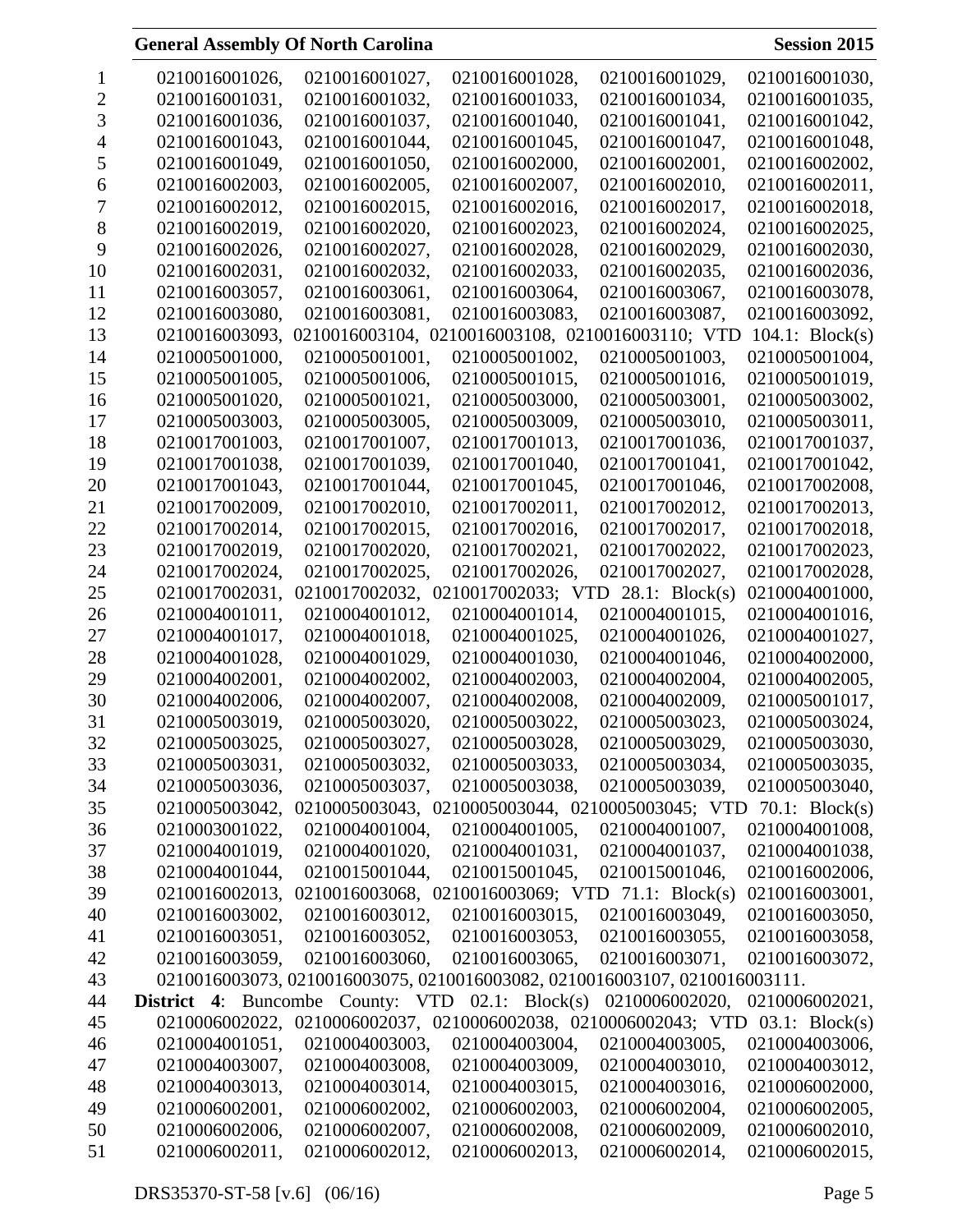| <b>General Assembly Of North Carolina</b> |
|-------------------------------------------|
|-------------------------------------------|

**Session 2015** 

|    | 0210006002016,                                                             | 0210006002017, | 0210006002018,                                                                 | 0210006002019,     | 0210006002023,  |
|----|----------------------------------------------------------------------------|----------------|--------------------------------------------------------------------------------|--------------------|-----------------|
| 2  | 0210006002024,                                                             | 0210006002025, | 0210006002026,                                                                 | 0210006002027,     | 0210006002028,  |
| 3  | 0210006002029,                                                             | 0210006002030, | 0210006002031.                                                                 | 0210006002032,     | 0210006002033.  |
|    | 0210006002034,                                                             | 0210006002035, | 0210006002036,                                                                 | 0210006002039,     | 0210006002040,  |
| 5  | 0210006002041,                                                             | 0210006002042; | VTD 06.1, VTD                                                                  | $103.1$ : Block(s) | 0210018011002,  |
| 6  | 0210018011007,                                                             | 0210018011030, | 0210018011031,                                                                 | 0210018011032,     | 0210018011033,  |
|    | 0210018011034,                                                             | 0210018011035, | 0210018011036,                                                                 | 0210018011037,     | 0210018011038,  |
| 8  | 0210018011039,                                                             | 0210018011040, | 0210018012003,                                                                 | 0210018012004,     | 0210018012005,  |
| 9  | 0210018012006,                                                             | 0210018012007, | 0210018012008,                                                                 | 0210018012009,     | 0210018012010,  |
| 10 | 0210018012011,                                                             | 0210018012012, | 0210018012013,                                                                 | 0210018012014,     | 0210018012015,  |
| 11 | 0210018012016,                                                             | 0210018012017, | 0210018012018,                                                                 | 0210018012019,     | 0210018012020,  |
| 12 | 0210018012021,                                                             | 0210018012022, | 0210018012023,                                                                 | 0210018012024,     | 0210018012026,  |
| 13 | 0210018012027,                                                             | 0210018012028, | 0210018012029,                                                                 | 0210018021004,     | 0210018021005,  |
| 14 | 0210018021006,                                                             | 0210018021007, | 0210018021008,                                                                 | 0210018021009,     | 0210018021010,  |
| 15 | 0210018021011,                                                             | 0210018021012, | 0210018021013,                                                                 | 0210018021014,     | 0210018021015,  |
| 16 | 0210018021016,                                                             | 0210018021017, | 0210018021018,                                                                 | 0210018021019,     | 0210018022007,  |
| 17 | 0210018022008,                                                             | 0210018022009, | 0210018022011,                                                                 | 0210018022013,     | 0210018022014,  |
| 18 | 0210018022015,                                                             |                | 0210018022017, 0210018023004, 0210018023008; VTD                               |                    | 17.1, VTD 20.1: |
| 19 | Block(s)                                                                   | 0210008001000, | 0210008001001,                                                                 | 0210008001007,     | 0210008001008,  |
| 20 | 0210008001009,                                                             | 0210008001010, | 0210018011001,                                                                 | 0210018011005,     | 0210018011008,  |
| 21 | 0210018011010,                                                             | 0210018011011, | 0210018011014,                                                                 | 0210018011015,     | 0210018011016,  |
| 22 | 0210018011017,                                                             | 0210018011019, | 0210018011020,                                                                 | 0210018011021,     | 0210018011022,  |
| 23 | 0210018011023,                                                             | 0210018011024, | 0210018011025,                                                                 | 0210018011026,     | 0210018011027,  |
| 24 | 0210018011028,                                                             | 0210018011041; | $25.1$ : Block(s)<br><b>VTD</b>                                                | 0210018022012,     | 0210018022016,  |
| 25 | 0210018023001,                                                             | 0210018023002, | 0210018023003,                                                                 | 0210018023005,     | 0210018023006,  |
| 26 | 0210018023007,                                                             | 0210018023009, | 0210018023010,                                                                 | 0210018023012,     | 0210018023013,  |
| 27 | 0210018023014,                                                             | 0210018023015, | 0210018023016,                                                                 | 0210018023017,     | 0210018023018,  |
| 28 | 0210018023021,                                                             | 0210018023022, | 0210018023023,                                                                 | 0210018023024,     | 0210018023025,  |
| 29 | 0210018023026,                                                             | 0210018023027, | 0210019001000,                                                                 | 0210019001001,     | 0210019001002.  |
| 30 | 0210019001003,                                                             | 0210019001004, | 0210019001005,                                                                 | 0210019001006,     | 0210019001007,  |
| 31 | 0210019001008,                                                             | 0210019001009, | 0210019001010,                                                                 | 0210019001011,     | 0210019001012,  |
| 32 | 0210019001013,                                                             | 0210019001032, | 0210019002029,                                                                 | 0210030011014,     | 0210030011019,  |
| 33 | 0210030011048,                                                             | 0210030011049, | 0210030011050,                                                                 | 0210030011052,     | 0210030011053,  |
| 34 | 0210030011054,                                                             | 0210030011055, | 0210030011056,                                                                 | 0210030011057,     | 0210030011058,  |
| 35 | 0210030011059,                                                             | 0210030011067, | 0210030014009,                                                                 | 0210030014026,     | 0210030014027,  |
| 36 |                                                                            |                | 0210030014028; VTD 28.1: Block(s) 0210004003000, 0210004003001,                |                    | 0210004003002,  |
| 37 |                                                                            |                | 0210004003011; VTD 62.1: Block(s) 0210018023028, 0210018023029, 0210018023031, |                    |                 |
| 38 |                                                                            |                | 0210018023032, 0210030014012, 0210030014022, 0210030014023, 0210030014024; VTD |                    |                 |
| 39 | 64.1: Block(s) 0210030011060.                                              |                |                                                                                |                    |                 |
| 40 | <b>District 5:</b> Buncombe County: VTD 01.1, VTD 07.1, VTD 09.1: Block(s) |                |                                                                                |                    | 0210019002023,  |
| 41 | 0210019002024,                                                             | 0210019002025, | 0210019002026,                                                                 | 0210019002030,     | 0210019002031,  |
| 42 | 0210019002032,                                                             | 0210019002033, | 0210019002034,                                                                 | 0210019002035,     | 0210019002036,  |
| 43 | 0210019002037,                                                             | 0210019002038, | 0210019002039,                                                                 | 0210019002040,     | 0210019002041,  |
| 44 | 0210019002055,                                                             | 0210019002056, | 0210020001000,                                                                 | 0210020001001,     | 0210020001002,  |
| 45 | 0210020001003,                                                             | 0210020001004, | 0210020001005,                                                                 | 0210020001006,     | 0210020001007,  |
| 46 | 0210020001008,                                                             | 0210020001009, | 0210020001010,                                                                 | 0210020001011,     | 0210020001012,  |
| 47 | 0210020001013,                                                             | 0210020001014, | 0210020001015,                                                                 | 0210020001016,     | 0210020001017,  |
| 48 | 0210020001018,                                                             | 0210020001019, | 0210020001020,                                                                 | 0210020001021,     | 0210020001022,  |
| 49 | 0210020001023,                                                             | 0210020001024, | 0210020001025,                                                                 | 0210020001026,     | 0210020001027,  |
| 50 | 0210020001028,                                                             | 0210020001029, | 0210020001030,                                                                 | 0210020001031,     | 0210020001032,  |
| 51 | 0210020001033,                                                             | 0210020002000, | 0210020002001,                                                                 | 0210020002002,     | 0210020002003,  |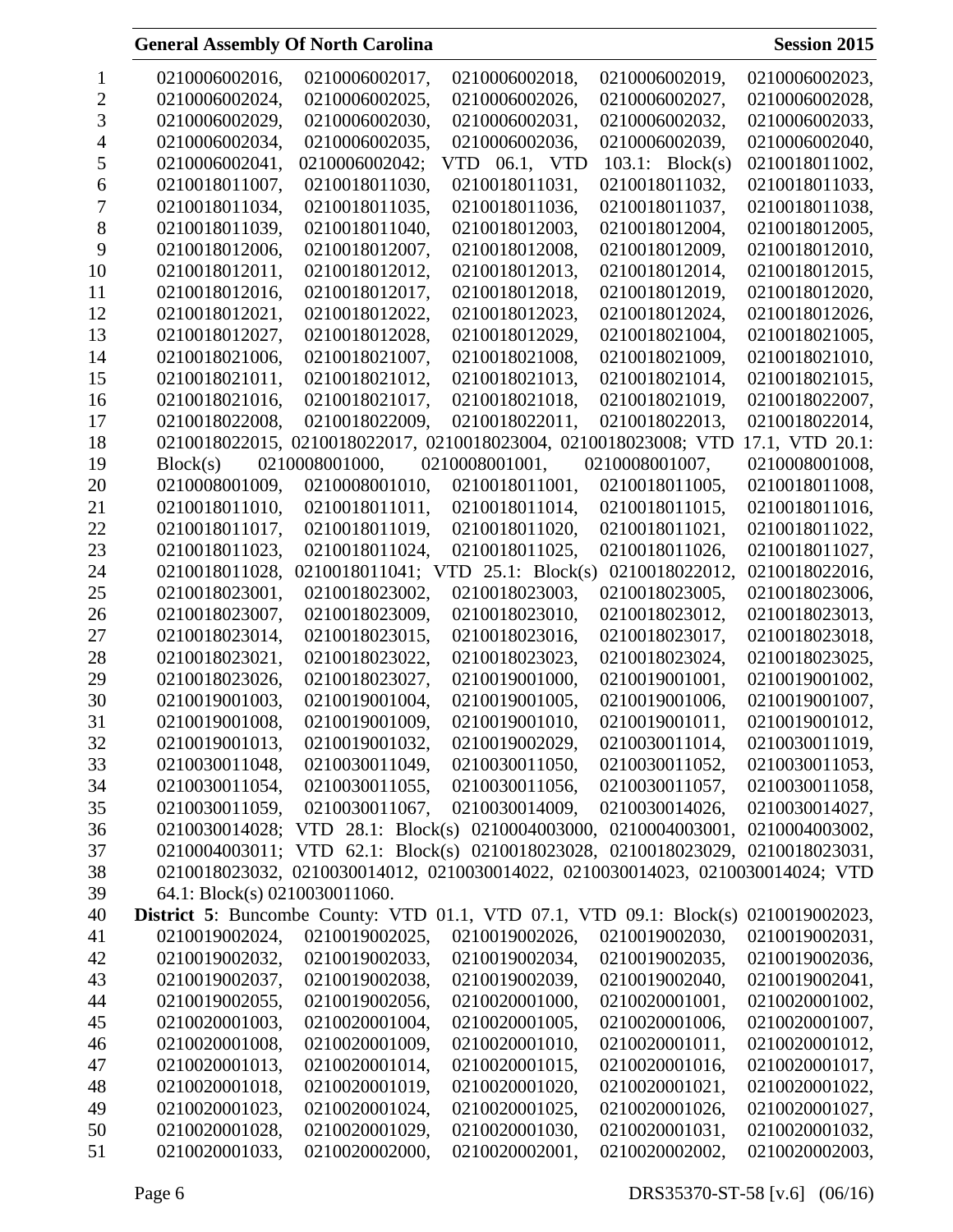# **General Assembly Of North Carolina**

| <b>Session 2015</b> |  |
|---------------------|--|
|                     |  |

|    | 0210020002004,                          | 0210020002005,         | 0210020002006,                                                                 | 0210020002007, | 0210020002008, |
|----|-----------------------------------------|------------------------|--------------------------------------------------------------------------------|----------------|----------------|
| 2  | 0210020002009,                          | 0210020002010,         | 0210020002011,                                                                 | 0210020002012, | 0210020002013, |
| 3  | 0210020002014,                          | 0210020002015,         | 0210020002016,                                                                 | 0210020002017, | 0210020002018, |
|    | 0210020002019,                          | 0210020002020,         | 0210020002021,                                                                 | 0210020002022, | 0210020002023, |
| C  | 0210020002024,                          | 0210020002025,         | 0210020002026,                                                                 | 0210020002027, | 0210020002028, |
| 6  | 0210020002029,                          | 0210020002030,         | 0210020002031,                                                                 | 0210020002032, | 0210020002033, |
|    | 0210020002034,                          | 0210020002035,         | 0210020002036,                                                                 | 0210020002037, | 0210020002038, |
| 8  | 0210020002039,                          | 0210020002040,         | 0210020002041,                                                                 | 0210020002042, | 0210020002044, |
| 9  | 0210020002045;                          | VTD $100.1$ : Block(s) | 0210020003000,                                                                 | 0210020003001, | 0210020003002, |
| 10 | 0210020003003,                          | 0210020003004,         | 0210020003005,                                                                 | 0210020003006, | 0210020003007, |
| 11 | 0210020003008,                          | 0210020003009,         | 0210020003010,                                                                 | 0210020003011, | 0210020003012, |
| 12 | 0210020003013,                          | 0210020003014,         | 0210020003015,                                                                 | 0210020003016, | 0210020003017, |
| 13 | 0210020003018,                          | 0210020003019,         | 0210020003020,                                                                 | 0210020003021, | 0210020003022, |
| 14 | 0210020003023,                          | 0210020003024,         | 0210020003025,                                                                 | 0210020003026, | 0210020003027, |
| 15 | 0210020003028,                          | 0210020003029,         | 0210020003030,                                                                 | 0210020003031, | 0210020003032, |
| 16 | 0210020003033,                          | 0210020003034,         | 0210020003035,                                                                 | 0210020003036, | 0210020003037, |
| 17 | 0210020003038,                          | 0210020003039,         | 0210020003040,                                                                 | 0210020003041, | 0210020003042, |
| 18 | 0210020003043,                          | 0210020003044,         | 0210020003045,                                                                 | 0210020003046, | 0210020003047, |
| 19 | 0210020003048,                          | 0210020003049,         | 0210020004000,                                                                 | 0210020004001, | 0210020004002, |
| 20 | 0210020004003,                          | 0210020004004,         | 0210020004005,                                                                 | 0210020004006, | 0210020004007, |
| 21 | 0210020004008,                          | 0210020004009,         | 0210020004010,                                                                 | 0210020004011, | 0210020004012. |
| 22 | 0210020004013,                          | 0210020004014,         | 0210020004015,                                                                 | 0210020004016, | 0210020004017, |
| 23 | 0210020004018,                          | 0210020004019,         | 0210020004020,                                                                 | 0210020004021, | 0210020004022, |
| 24 | 0210020004023,                          | 0210020004024,         | 0210020004025,                                                                 | 0210021011000, | 0210021011001, |
| 25 | 0210021011002,                          | 0210021011006,         | 0210021011007,                                                                 | 0210021011008, | 0210021011009, |
| 26 | 0210021011032,                          | 0210021011033,         | 0210021011047,                                                                 | 0210021021001, | 0210021021007, |
| 27 | 0210021021012,                          | 0210021021013,         | 0210021021015,                                                                 | 0210021021016, | 0210021021019, |
| 28 | 0210021021024,                          | 0210021021025,         | 0210021021026,                                                                 | 0210021021027, | 0210021021028, |
| 29 | 0210021021029,                          | 0210021021030,         | 0210021021034,                                                                 | 0210021021035, | 0210021021036, |
| 30 | 0210021021037,                          | 0210021022000,         | 0210021022001,                                                                 | 0210021022002, | 0210021022003, |
| 31 | 0210021022004,                          | 0210021022005,         | 0210021022006,                                                                 | 0210021022007, | 0210021022008, |
| 32 | 0210021022009,                          | 0210021022010,         | 0210021022011,                                                                 | 0210021022012. | 0210021022013. |
| 33 | 0210021022014,                          | 0210021022015,         | 0210021022016,                                                                 | 0210021022017, | 0210021022018, |
| 34 | 0210021022019,                          | 0210021022020,         | 0210021022021,                                                                 | 0210021022022, | 0210021022023, |
| 35 | 0210021022024,                          | 0210021022025,         | 0210021022026,                                                                 | 0210021022027, | 0210021022028, |
| 36 | 0210021022031,                          | 0210021022032,         | 0210021022033,                                                                 | 0210021022034, | 0210021022053, |
| 37 | 0210021022054,                          |                        | 0210021022055; VTD 20.1: Block(s) 0210008001003,                               |                | 0210008001004, |
| 38 | 0210008001005,                          | 0210008001006,         | 0210008001011,                                                                 | 0210008001012, | 0210008001013, |
| 39 |                                         |                        | 0210008001014, 0210008001015, 0210008001020; VTD 60.2: Block(s) 0210032033009. |                |                |
| 40 | <b>District 6:</b> Buncombe County: VTD |                        | $100.1$ : Block(s)                                                             | 0210021022029, | 0210021022030, |
| 41 | 0210021022035,                          | 0210021022036,         | 0210021022037,                                                                 | 0210021022038, | 0210021022039, |
| 42 | 0210021022040,                          | 0210021022041,         | 0210021022042,                                                                 | 0210021022043, | 0210021022045, |
| 43 | 0210021022046,                          |                        | 0210021022049; VTD 101.1: Block(s) 0210022031000,                              |                | 0210022031001, |
| 44 | 0210022031006,                          | 0210022031019,         | 0210022031020,                                                                 | 0210022031021, | 0210022031022, |
| 45 | 0210022031023,                          | 0210022031024,         | 0210022031025,                                                                 | 0210022031026, | 0210022031027, |
| 46 | 0210022031028,                          | 0210022031029,         | 0210022031030,                                                                 | 0210022031031, | 0210022031032, |
| 47 | 0210022031033,                          | 0210022031034,         | 0210022031035,                                                                 | 0210022031036, | 0210022031037, |
| 48 | 0210022031038,                          | 0210022031040,         | 0210022031041,                                                                 | 0210022031042, | 0210022032001, |
| 49 | 0210022032002,                          | 0210022032026,         | 0210022032027,                                                                 | 0210022032029, | 0210022032037, |
| 50 | 0210022032038,                          | 0210022032041,         | 0210022032043,                                                                 | 0210022032044, | 0210022032045, |
| 51 | 0210022032046,                          | 0210022032049,         | 0210022032050,                                                                 | 0210022032051, | 0210022032052, |